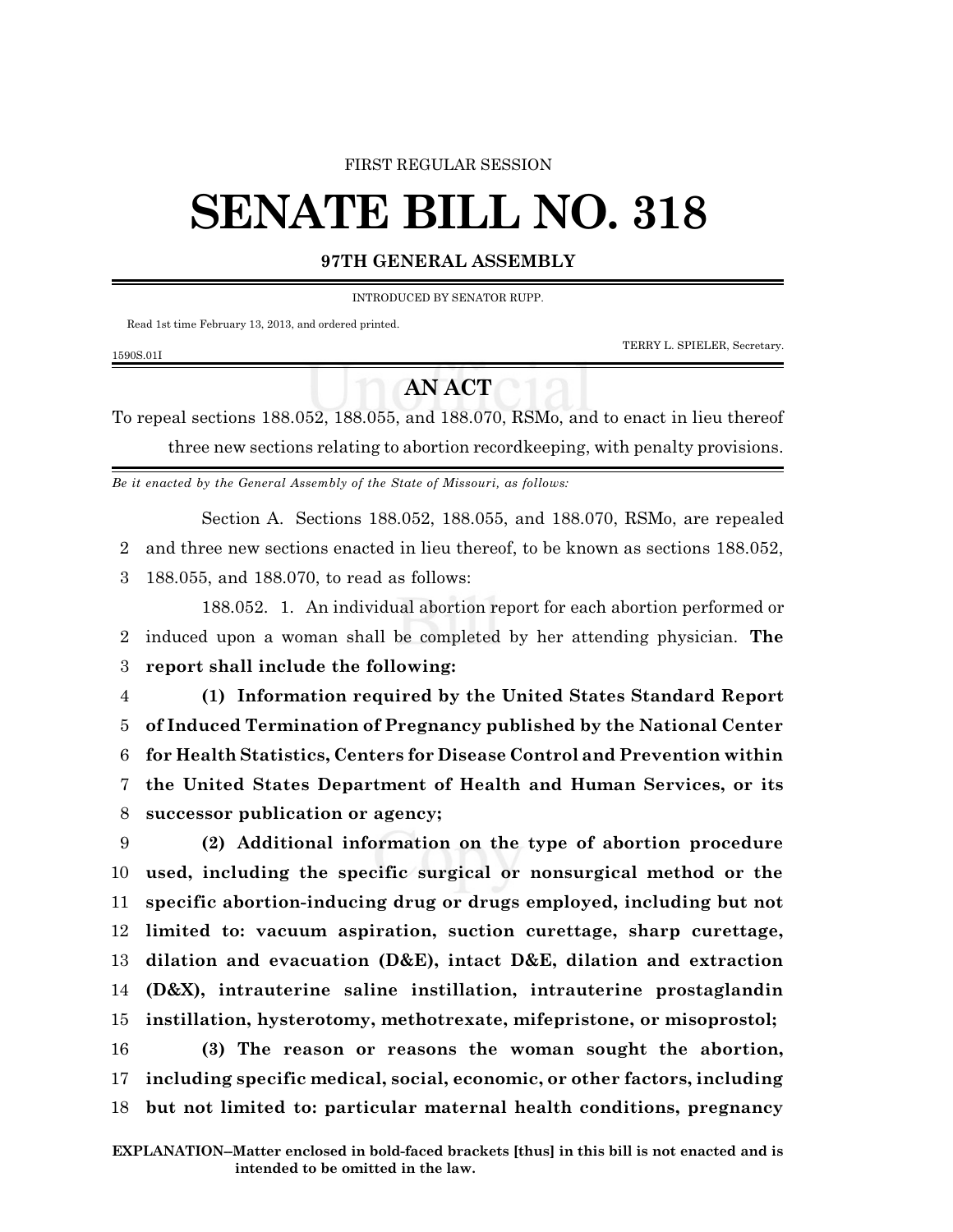**resulting from rape or incest, not wanting other persons to know of her pregnancy, other persons objecting to her pregnancy, relationship problems with the father of the child or other family members, lack of financial support from the father of the child, disruption of education or job, or desire to limit family size; and**

 **(4) Whether the woman used any method of family planning during the time she became pregnant, and if so, the specific method employed.**

 2. An individual complication report for any post-abortion care performed upon a woman shall be completed by the physician providing such post-abortion care. This report shall include **but not be limited to**:

(1) The date of the abortion;

 (2) The name and address of the abortion facility or hospital where the abortion was performed **or induced**;

(3) The nature of the abortion complication diagnosed or treated.

 3. All abortion reports shall be signed by the attending physician, and submitted to the **[**state**]** department **[**of health and senior services**]** within forty-five days from the date of the abortion. All complication reports shall be signed by the physician providing the post-abortion care and submitted to the department **[**of health and senior services**]** within forty-five days from the date of the post-abortion care.

 4. A copy of the abortion report shall be made a part of the medical record of the patient of the **abortion** facility or hospital in which the abortion was performed **or induced**.

 5. The **[**state**]** department **[**of health and senior services**]** shall be responsible for collecting all abortion reports and complication reports and collating and evaluating all data gathered therefrom and shall annually publish a statistical report based on such data from abortions performed **or induced and post-abortion care provided** in the previous calendar year. **The report shall specify the gestational age, by weekly increments, at which abortions were performed or induced. The report shall not include any information that would allow the public to identify a specific:**

 **(1) Patient who obtained an abortion or who received post-abortion care;**

 **(2) Physician who performed or induced an abortion or who provided post-abortion care; or**